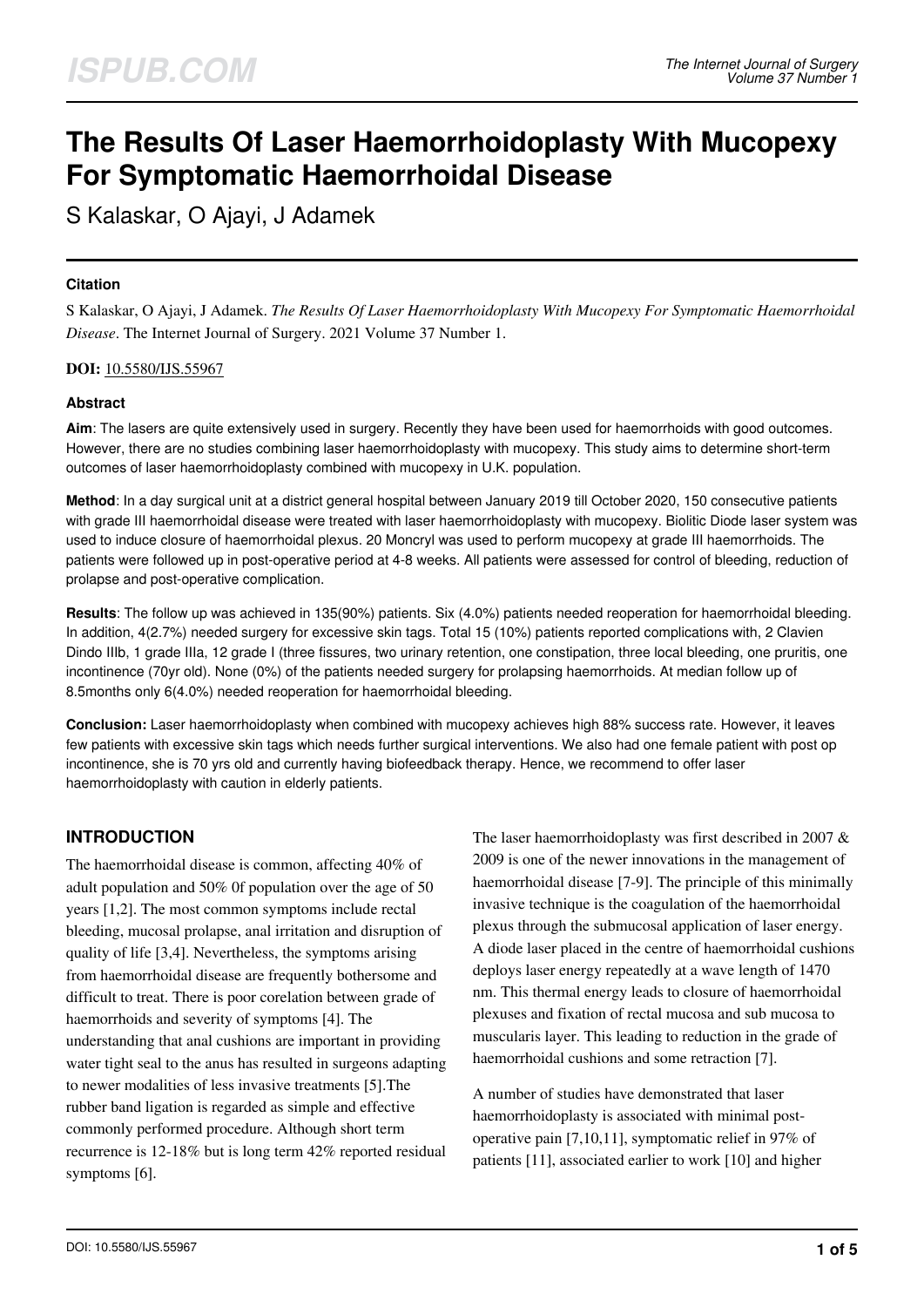patient satisfaction [12].

Although quite a few studies have been published about the laser treatment of haemorrhoids, most of these studies are from Europe. We wanted to see if this procedure when offered to NHS patients do results remain same. The main aim of this study was to find out reoperation rate and significant complications.

# **METHOD**

#### Study design

This is a single centre study evaluating short to medium term outcomes of laser haemorrhoidoplasty with mucopexy over a 2-year period. All the patients above the age of 18 years who had laser haemorrhoidoplasty with mucopexy as a day procedure were included. The patients who had additional procedure like skin tag excision, fissurectomy and wart excision were excluded from the study.

#### Operative technique

All the patients underwent laser haemorrhoidoplasty and mucopexy under general anaesthesia. A biolitic laser system with 1470 nm laser was used. A small skin incision was performed at the entry point of the laser fibre. The radial fibre was inserted into the haemorrhoidal cushion and then activated. The procedure was performed into one or more haemorrhoidal location as necessary. The aim was to give laser energy of ~ 200 Joules per haemorrhoidal cushion. In addition, mucopexy was performed with 20 Monocryl suture. Operative data including amount of energy used, number of haemorrhoids including grade of haemorrhoids were recorded. A pudendal block with bupivacaine was established at the end of the operation. All patients received single dose of intravenous antibiotic metronidazole. They were all given laxative and adequate pain relief for 5 days.

#### Follow up

The patients were followed up post operatively in an outpatient colorectal surgical clinic at 6 weeks occasionally earlier if they had any symptoms. A second follow up appointment was arranged if a need for further surgery was not possible during the first follow up. The surgeons gathered information about post-operative pain, bleeding, recurrence of haemorrhoidal prolapse, any complications including hospitalisation, reoperation and any new complaints. In addition, all electronic discharge summaries were checked for any delays in discharge or readmissions.

# **RESULTS**

The study included 150 patients, unfortunately 12 patients were lost to follow further 3 patients were awaiting further follow up and hence 15 patients were excluded from the study. The follow up was achieved in 135 (90%) patients. Out of 135 patients, there were 69 women and 66 men with median age of 45 years. A median number of 3 haemorrhoids were treated. A mean energy of 530 Joules per patient was applied. There were no intra-operative complications.

#### *Post-operative complications*

The 45-day complication rate was 14%. There were 15 complications in 14/135 patients. Total 14 (10%) patients reported complications with two Clavien-Dindo IIIb, one grade IIIa, twelve grade I (three fissures, two urinary retention, one constipation, three local bleeding, one pruritis, one incontinence (70 year old). One patient needed blood transfusion and reoperation for post-operative bleeding Clavien-Dindo IIIa & IIIb. One 70-year-old lady who was complaining of incontinence went on to have anorectal physiology test found to have normal resting and squeeze pressures. She responded well to biofeedback measures. The three patients who attended accident and emergency for local bleeding did not need any intervention in the immediate post-operative period. Two of these two patients were on anticoagulants.

#### **Table**

| Complications Clavien- | Dindo III B | Clavien-<br>Dindo III A | Clavien-<br>Dindo I |
|------------------------|-------------|-------------------------|---------------------|
| 15                     |             |                         | 12                  |

#### *Additional procedures*

Total 10 patients needed additional operations. Six patient needed reoperation for bleeding which were managed with THD or Milligan Morgan haemorrhoidectomy. Four patients complained of excessive skin tags and needed surgery to remove it.

#### *Reduction of haemorrhoidal prolapse*

All patients reported reduction of haemorrhoidal prolapse, more importantly no one needed re-operation for prolapse of haemorrhoidal tissue.

In addition, none of our patients developed fistula in ano or anal stenosis.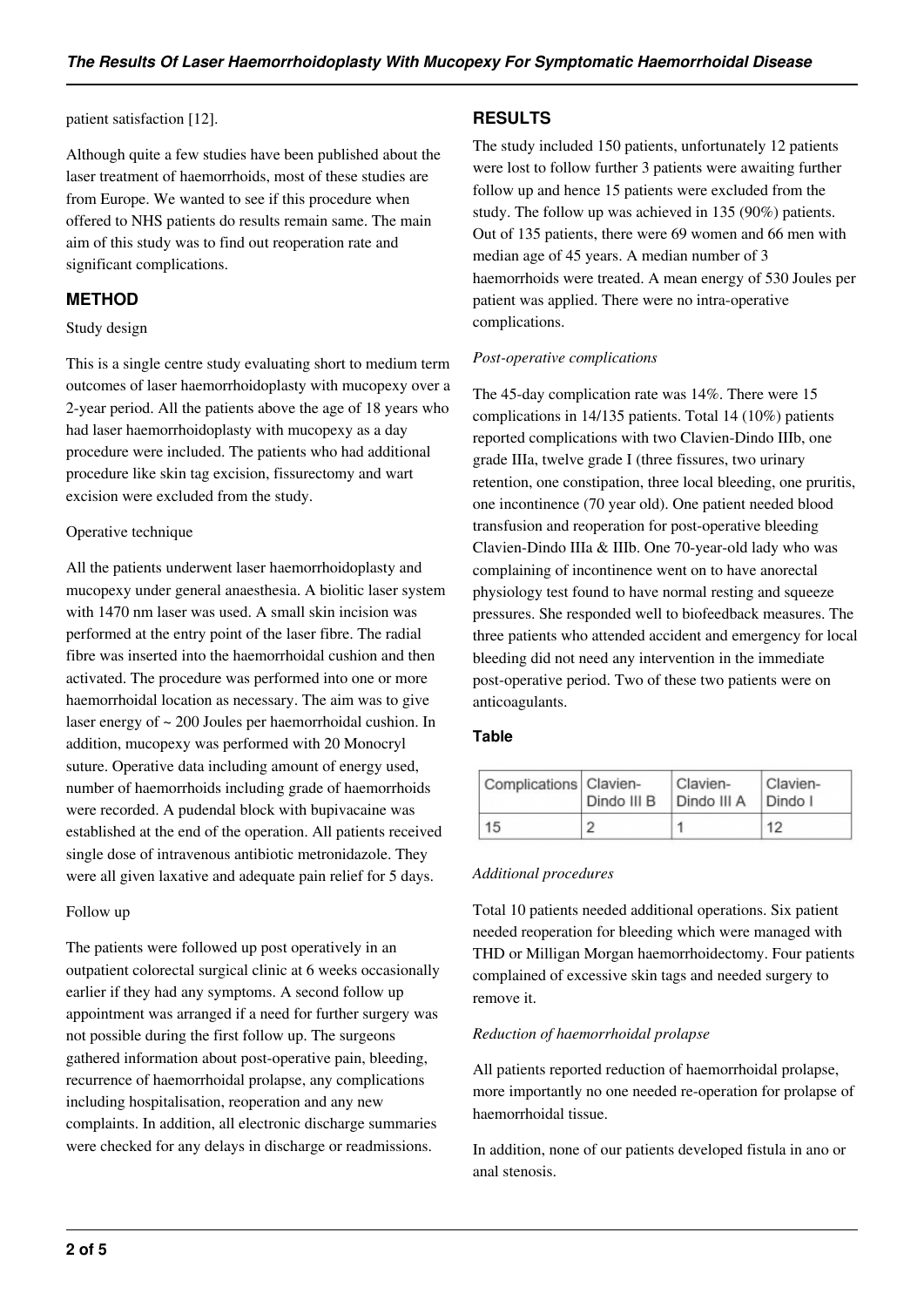# **DISCUSSION**

The need for treatment for haemorrhoids is primarily based on the subjective perception of severity of symptoms. There are various modalities of treatment for haemorrhoidal disease. These range from Classical Milligan Morgan haemorrhoidectomy, closed Fergusson's technique, stapled haemorrhoidopexy, Ligasure haemorrhoidectomy, infrared coagulation, radio frequency ablation, HALO, transhaemorrhoidal dearterialization (THD) to simple ligation of haemorrhoids. In surgery if there are multiple options then it means there is no single best operation which is suitable for all patients. We believe that good preoperative conversation with the patient is essential for satisfaction of patient post-operatively.

Recently there is a trend towards non excisional surgery after realising the importance pf preserving anal cushions as these are important in maintaining tight closure of anus. The other reason is excisional surgery is by and large more painful than non-excisional surgery.

The laser works by causing photocoagulation of perivascular submucosal tissue. There has been advancement in the laser fibre technology. Most importantly radially emitting Diode lasers and depth of penetration to less than 1.5mms. This makes laser more superior and it works where it is needed to work i.e. submucosa. Due to its precision and short application field, causes less damage to deeper anatomical structures[13-15 A12-14]. Hence less damage to sphincter muscles so less incontinence related complications.

Although there is some retraction of haemorrhoidal tissue with laser haemorrhoidoplasty (LHP) it is not sufficient to control prolapsing haemorrhoids. So, we thought of combining LHP with mucopexy to address this issue. Combining LHP with mucopexy gives compete resolution of symptoms and enhances the patient satisfaction.

In our group, all patients were referred from primary care and were refractory to medical management of haemorrhoids. The immediate post-opearative pain is not a problem with good pudendal block with Bupivacaine which we tend to administer at the start of procedure to decrease intra-operative requirement of analgesia. None of our patients stayed overnight due to pain. There was one patient who required blood transfusion due to excessive bleeding also needed to go back to the theatre for haemostasis. It was unfortunate we don't know if it is related to excessive mucosal damage at the time of LHP. The minor bleeding observed in two patient who were on anticoagulant. It may

be beneficial if we don't offer these patients laser haemorrhoidoplasty. It is author's choice to perform alternative procedure like THD in these patients. There were three patients with fissures which are difficult to explain we suspect it might be related to instrument trauma. A Quite a few patients required surgery for skin tag excision after LHP + mucopexy. The reason being once the haemorrhoidal plexuses reduced in size, they tend to produce redundant skin which patients complain as skin tags. It is debatable whether we could have talked through with these patients and avoided an unnecessary re-operation.

There was 70-year-old lady who complained of incontinence to wind and liquid faeces. She underwent thorough anorectal physiological tests and was found to have normal resting and squeeze anal pressure. She responded well to bio-feed therapy. It was probably more of an urgency issue than true incontinence. This has led to change in our practice in offering these procedures in elderly population with caution.

We could have included time taken for the procedure in the study which can be difficult to monitor in absence of dedicated manpower. But we could easily do 5 cases in a half a day session. We are currently in the process of collecting more data and conducting the patient satisfaction survey to see if they recommend this operation.

# **CONCLUSION**

Laser haemorrhoidoplasty when combined with mucopexy achieves high 88% success rate. It is a safe procedure with no immediate post op complications with good control of bleeding and prolapsing haemorrhoids However, it leaves few patients with excessive skin tags which needs further surgical interventions. It is reasonable to reserve skin tag excision for only few patients who are complaining about it. We also had one female patient with post op incontinence, she is 70 years old and currently having biofeedback therapy. Hence, we recommend to offer laser haemorrhoidoplasty with caution in elderly patients.

We had few patients with post op bleeding who were on anticoagulants, it will be safer not to offer these patients laser haemorrhoidoplasty to these patients until further research comes out.

## **References**

1. Riss S, Weiser FA, Schwameis K et al. The prevalence of hemorrhoids in adults. Int J Colorectal Dis 2012; 27: 215– 20.

2. Crossref PubMed Web of Science®Google Scholar2Agbo SP. Surgical management of hemorrhoids. J Surg Tech Case Rep 2011; 3: 68– 75.Crossref CAS PubMed Google Scholar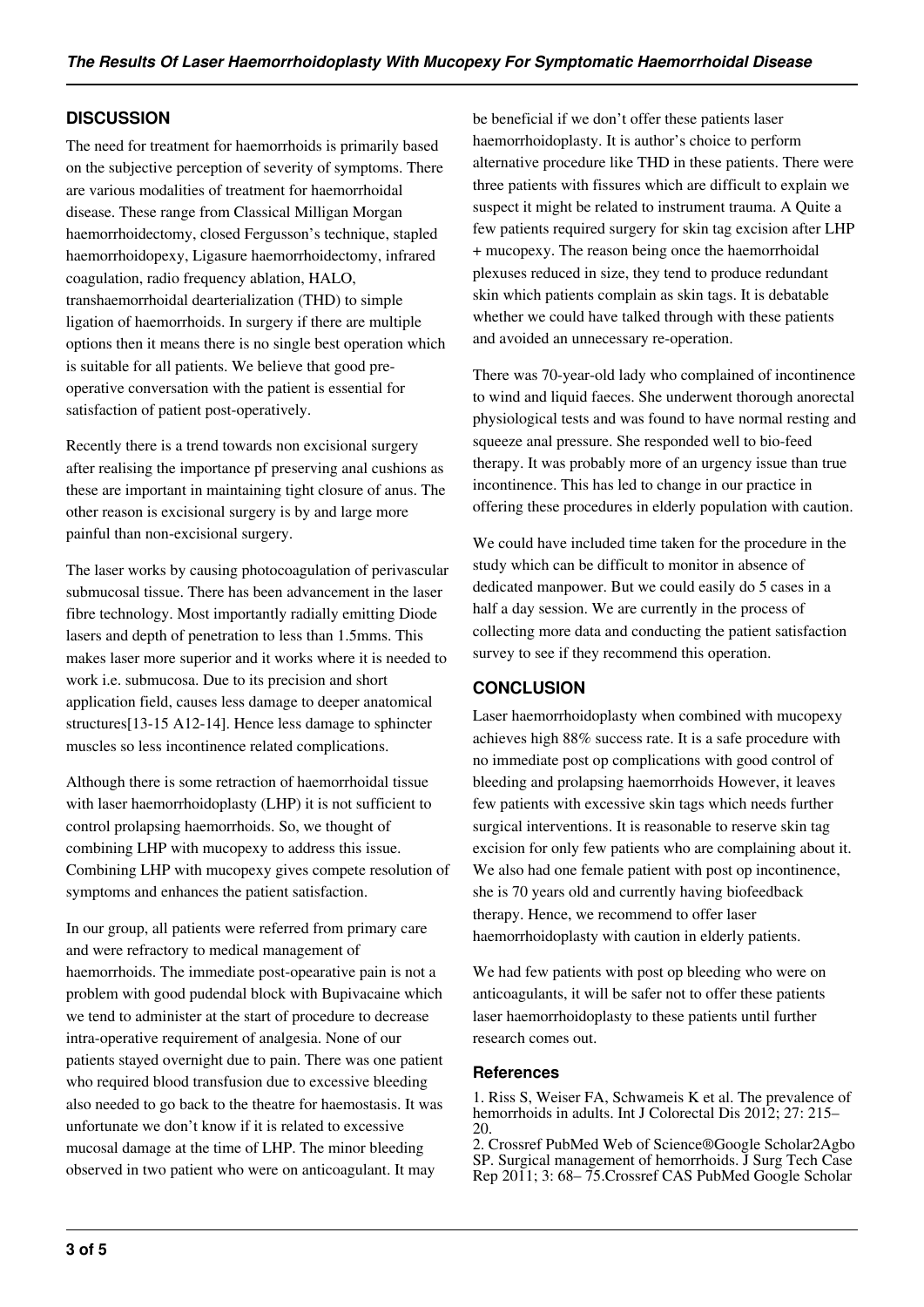3. Loder PB, Kamm MA,NichollsRJ,et al. Haemorrhoids: patghology,pathophysiology and aeitiology. Br J Surg 1994;81:946-54.

4. Lohsiriwat V. Haemorrhoids: from basic pathophysiology to clinical management. .World J Gastroenterol 2012;18: 2009-17.

5. Mohammad Naderan, Saeed Shoar 1, Mohammad Nazari 1, Ahmed Elsayed 2, Habibollah Mahmoodzadeh 3, Zhamak Khorgami 1 A Randomized Controlled Trial Comparing Laser Intra-Hemorrhoidal Coagulation and Milligan-Morgan Hemorrhoidectomy.J Invest Surg. 2017 Oct;30(5):325-331. 6. Chew SS, Marshall L, Kalish L, et al. Short-term and long-term results of combined sclerotherapy and rubber band ligation of hemorrhoids and mucosal prolapse. Dis Colon Rectum. 2003;46:1232-1237.

7. Karahaliloglu AF. First results after laser obliteration of first and second degree hemorrhoids. Coloproctology 2007; 29: 327– 36

8. Plapler H. A new method for hemorrhoid surgery:

experimental model of diode laser application in monkeys. Photomed Laser Surg 2008; 26: 143– 6.

9. Plapler H, Hage R, Duarte J et al. A new method for

hemorrhoid surgery: intrahemorrhoidal diode laser, does it work? Photomed Laser Surg 2009; 27: 819– 23.

10. Karahaliloglu AF. Laser hemorrhoidoplasty (LHP). A new surgical procedure for the treatment of advanced hemorrhoidal illness. Coloproctology 2010; 32: 116– 23. 11. De Nardi P, Tamburini AM, Gazzetta PG, Lemma M, Pascariello A, Asteria CR. Hemorrhoid laser procedure for second and third degree hemorrhoids: results from a multicenter prospective study. Tech Coloproctol 2016; 20:  $455 - 9$ .

12. Plapler H. A new method for hemorrhoid surgery: experimental model of diode laser application in monkeys. Photomed Laser Surg 2008; 26: 143– 6.

13. Plapler H, Hage R, Duarte J et al. A new method for hemorrhoid surgery: intrahemorrhoidal diode laser, does it work? Photomed Laser Surg 2009; 27: 819– 23.

14. Giamundo P, Cecchetti W, Esercizio L et al. Doppler<sup>[]</sup> guided hemorrhoidal laser procedure for the treatment of symptomatic hemorrhoids: experimental background and shortlerm clinical results of a new minilinvasive treatment. Surg Endosc 2011; 25: 1369– 75